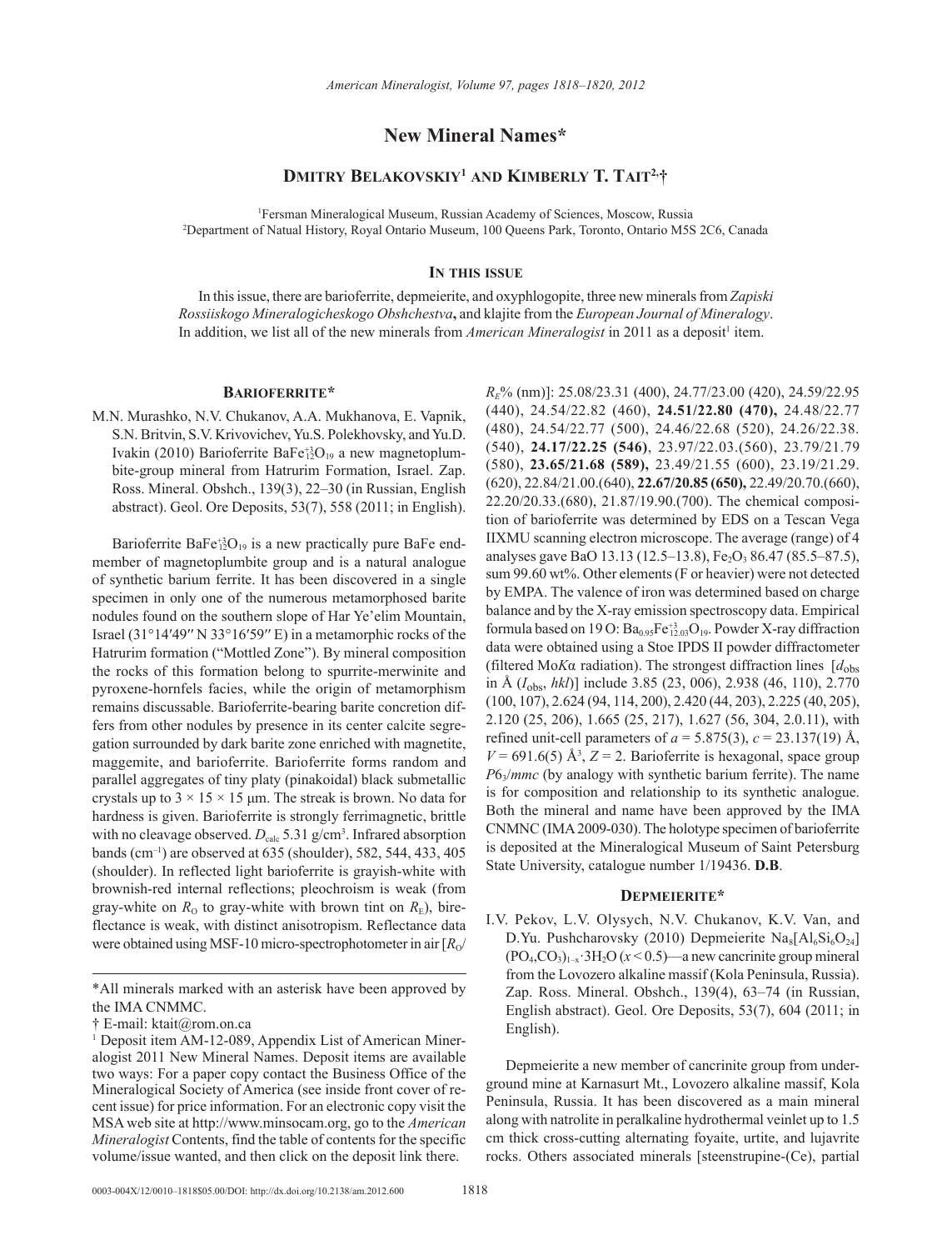pseudomorphs of epistolite after vuonnemite, sodalite, and minor aegirine, serandite, natisite, and vitusite-(Ce)] are mostly concentrated near the veinlet contacts. Depmeierite forms aggregates of anhedral isometric colorless vitreous grains up to 1 cm. The bigger grains have a light bluish tint. It is hardly recognizable from surrounding natrolite by the angle of the cleavage plains. Cleavage is perfect on {100}. Mohs hardness 5, brittle. The mineral has a white streak and is not fluorescent under UV-light nor under electron beam. In transmitted light it is colorless, non-pleochroic, uniaxial positive (+),  $\varepsilon$  = 1.493(2),  $\omega$  = 1.497(2).  $D_{\text{meas}}$  = 2.32(1),  $D_{\text{calc}}$  = 2.313 g/cm. Infrared absorption bands (cm<sup>-1</sup>, strongest lines italic) are: 3595, 3525, 3350 (shoulder), 1637, 1478, 1392, *1104*, 1030 (shoulder), *990*, 758, 683, *624*, 567, 501, *458*, *428*. The chemical composition of depmeierite was determined by EDS on a CamScan MV2300 electron microprobe. The average (range) of 10 analyses gave Na<sub>2</sub>O 23.04 (22.1–23.8), K<sub>2</sub>O 0.54  $(0.3-0.7)$ , Fe<sub>2</sub>O<sub>3</sub> 0.03  $(0.00-0.1)$ , Al<sub>2</sub>O<sub>3</sub> 29.07 (27.9–30.1), SiO<sub>2</sub>  $36.48 (35.1–37.5), P_2O_5 3.30 (2.9–4.0), SO_3 0.08 (0.00–0.2).$  The volatiles determination by gas selective sorption methods gave  $CO<sub>2</sub>$  0.97, H<sub>2</sub>O 5.93; sum 99.44 wt%. The empirical formula based on  $(Si, Al)_{12}O_{24}$ :  $(Na_{7.58}K_{0.12})_{27.70}(Si_{6.19}Al_{5.81}O_{24})[(PO_{4})_{0.47}]$  $(CO_3)_{0.22} (OH)_{0.02} (SO_4)_{0.01}$ <sub>20</sub>.72·3.35H<sub>2</sub>O. The ratio OH/H<sub>2</sub>O calculated by charge balance. The simplified chemical formula  $\text{Na}_{8}[\text{Al}_{6}\text{Si}_{6}\text{O}_{24}]$  (PO<sub>4</sub>,CO<sub>3</sub>)<sub>1-x</sub>·3H<sub>2</sub>O ( $x$  < 0.5). The hypothetical end member chemical formula can be represented as:  $\text{Na}_8[\text{Al}_6\text{Si}_6\text{O}_{24}]$  $(PO_4)_{23}$  3H<sub>2</sub>O. Powder X-ray diffraction data were obtained using a STOE STADI MP powder diffractometer (filtered Cu*K*α<sup>1</sup> radiation). The strongest lines on the diffraction pattern  $[d_{obs}]$  in Å (*I*obs%, *hkl*)] include 6.380 (30, 110); 4.695 (91, 101); 4.167 (19, 210); 3.681 (37, 300); 3.250 (100, 211); 2.758 (33, 400), 2.596 (31, 002), 2.436 (21, 401); 2.121 (24, 330, 302), with refined unit-cell parameters of  $a = 12.744(3)$ ,  $c = 5.187(1)$  Å, *V*  $= 729.4(6)$  Å<sup>3</sup>,  $Z = 1$ . Single-crystal X-ray structure data were collected using Xcalibur S diffractometer with a CCD detector (Mo*K*α radiation). A total of 26 028 reflections were observed, with 2059 unique reflections. The structure was refined in space group  $P6_3$  to  $R_1 = 0.0362$ ,  $wR_2 = 0.0953$  for 1683 observed reflections with  $F_o > 4\sigma(F_o)$ , GoF = 1.007. Depmeierite differs from cancrinite by the content of wide channels containing Na,  $H_2O$ , and anion groups  $(PO_4)^{3-}$ ,  $(CO_3)^{2-}$ . It is the first mineral of cancrinite group with a prevalence of extra framework anion  $(PO<sub>4</sub>)<sup>3-</sup>$ . The simplified structural formula of depmeierite:  $[A1_6Si_6O_{24}][Na_2(H_2O)_2][Na_6(PO_4)_{2/3}(H_2O)]$ . The contents of the framework, which are narrow, and wide channels, are given in square brackets consequently.

The cancrinite sensu stricto subgroup is defined within the cancrinite group. It includes six minerals with the simple two layered AB framework, the smallest unit cell  $(a \sim 12.55 - 12.75)$ ,  $c \sim 5.1 - 5.4$  Å) and the chains  $\lceil \cdot \text{Na} \cdot \text{H2O} \cdot \rceil^{\infty}$  in narrow channels: cancrinite, vishnevite, cancrisilite, hydroxycancrinite, kyanoxalite, and depmeierite. The conditions of formation phosphorus-bearing varieties of cancrinite group minerals and non-carbonate members of the group in the derivatives of the alkaline intrusions are discussed.

Both the mineral and its name have been approved by the IMA CNMNC (IMA 2009-075). The mineral is named in honor of the professor mineralogy and crystallography at Christian Albrecht University of Kiel, Wulf Helmut Heinz Depmeier (b. 1944). The holotype specimen has been deposited at the Fersman Mineralogical Museum of the Russian Academy of Sciences, Moscow (registration no. 3882/1). **D.B.**

#### **Klajite\***

Szakáll, S., Fehér, B., Bigi, S., and Mádai, F. (2011) Klajite from Recsk (Hungary), the first Mn-Cu arsenate mineral. Eur. J. Mineral., 23, 829–835.

Klajite (IMA no. 2010-004) was found in ore samples from the Lahóca Hill, Recsk, Mátra Mountains (northern Hungary). It belongs to the Lahóca epithermal high-sulphidation Cu-Au-As ore deposit, a classical occurrence of enargite.

Single-crystal X-ray analysis was not possible by lack of klajite crystals with appropriate quality, because of multiple intergrowths. A powder X-ray diffraction pattern was obtained using Ni-filtered Cu*K*α radiation and a 114.6 mm Gandolfi camera. The strongest seven lines in the X-ray powder diffraction pattern are [*d*obs in Å (*I*obs, *hkl*)] 10.39 (100, 001), 2.916 (64, 202), 2.708  $(29, \overline{1}13), 3.616 (28, 0\overline{2}1), 3.050 (28, 0\overline{2}2 \text{ and } 211), 3.956 (27,$ 020) and 3.110 (24, 122). According to X-ray powder diffraction, klajite is structurally analogous to lindackerite-group minerals; it is triclinic, space group  $P\bar{1}$ ,  $a = 6.441(3)$ ,  $b = 7.983(4)$ ,  $c =$ 10.562(3) Å, α = 85.28(4)°, β = 80.63(5)°, γ = 84.80(4)°, *V* = 532.4(3)  $\mathring{A}^3$ , and  $Z = 1$ .

The chemical composition obtained after correction of electron-microprobe analysis is: MnO 5.67, CuO 32.03, CaO 0.41,  $As<sub>2</sub>O<sub>5</sub>$  44.40, H<sub>2</sub>O (calc) 17.49, total 100.00 wt%. The empirical formula is  $(Mn_{0.82}Cu_{0.10}Ca_{0.08})_{\Sigma=1.00}Cu_{4.05}As_{3.98}O_{14}(OH)_2.9H_2O$ , and the simplified formula is  $MnCu<sub>4</sub>(AsO<sub>4</sub>)<sub>2</sub>(AsO<sub>3</sub>OH)<sub>2</sub>·9H<sub>2</sub>O$ . The members of the lindackerite group are hydrous arsenate minerals with the general formula  $MCu_4(AsO_4)_2(AsO_3OH)_2.9-10H_2O$ , where  $M = Cu$ , Co, Zn, and now Mn.

Klajite forms irregular or sheaf-like aggregates up to 0.5 mm in diameter, which is made up of lath-like to thin tabular crystals, typically 0.05–0.2 mm in length. Twinning was not observed. The mineral is greenish yellow to yellowish green, translucent, with white streak and vitreous luster. Its Mohs hardness is about 2–3. Density could not be measured directly due to the very limited amount of material available as well as the fact that the mineral decomposes in heavy liquids. The calculated density is 3.213 g/cm3 for the empirical formula. Klajite has a perfect cleavage parallel to {010}, and is very brittle. Its fracture is uneven. The mineral is not fluorescent under either long- or short-wave ultraviolet light and it is insoluble in water. Optically klajite is biaxial with  $\alpha = 1.595(30)$ ,  $\beta =$  n.d., and  $\gamma = 1.665(20)$ . It is weakly pleochroic, from colorless to pale green. Optical sign, optical orientation, and pleochroic scheme are not given.

Type materials are deposited in the collections of the Herman Ottó Museum, Miskolc (holotype, catalogue number 2010.1) and of the Hungarian Natural History Museum, Budapest (cotype, specimen number Gyn./1842). **K.T.T.**

#### **Oxyphlogopite\***

N.V. Chukanov, A.A. Mukhanova, R.K. Rastsvetaeva, D.I. Belakovskiy, S. Möckel, O.V. Karimova, S.N. Britvin, and S.V. Krivovichev (2010) Oxyphlogopite K(Mg,Ti,Fe)<sub>3</sub>[(Si,Al)<sub>4</sub>O<sub>10</sub>]  $(O,F)_2$ , a new mica group mineral. Zap. Ross. Mineral. Ob